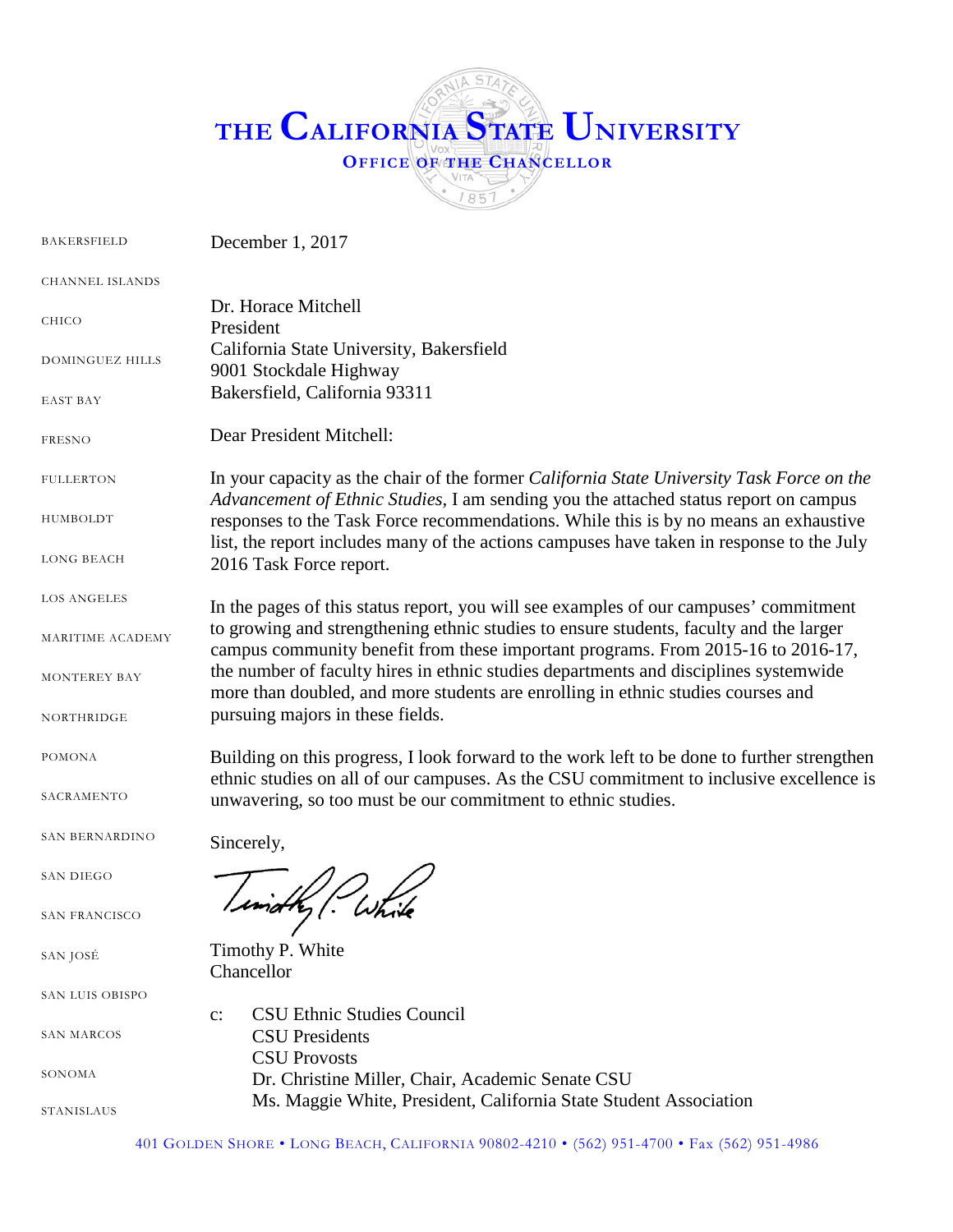

In July 2016, the *California State University Task Force on the Advancement of Ethnic Studies* delivered its report to Chancellor Timothy P. White*.* Chaired by CSU Bakersfield President Horace Mitchell, the task force comprised students, faculty and administrators. The final report is available at [www.calstate.edu/AcadAff/ethnicstudiesreport.pdf.](http://www.calstate.edu/AcadAff/ethnicstudiesreport.pdf)

Chancellor White shared the Task Force's report with the CSU community and directed each campus to study the report and use the Task Force's recommendations to guide their efforts to further align campus priorities and culture with the mission of the CSU, so that this institution can better meet the needs of our students, California and society in general. During their annual summer conferences in 2017, each CSU president discussed with the Chancellor the on-campus programmatic and staffing actions that are being undertaken in response to the Task Force's important work.

We are pleased to report that our campuses are putting into practice many of the Task Force's recommendations as they work to affirm and grow ethnic studies at the CSU. This is not to say that our work is done. Quite to the contrary, as the report notes, ethnic studies in higher education faces myriad challenges, some (but not all) of which are financial in nature. We must – and will – continue to work together to remove obstacles to CSU's mission to prepare students to live and work in a global, pluralistic society so that they may enrich and contribute to California's schools, economy, culture and future.

## **Areas of Action**

The following areas of action – representing common threads in campus responses – illustrate the engagement, innovation and inclusive excellence of the CSU community.

## *Increasing access to ethnic studies courses*

Campuses have hired additional faculty in ethnic studies programs to develop and teach new courses and additional course sections. At some campuses, general education programming or campus graduation requirements have been redesigned to include an emphasis on ethnic studies. At others, courses offered by ethnic studies departments have been redesigned to ensure availability to students earlier in their education. These efforts will result in more student awareness – earlier in their college years – of ethnic studies curricula and the opportunity to enroll in these courses.

*Utilizing ethnic studies programs as a gateway to deepening the educational experience* These initiatives recognize that learning encompasses far more than the classroom, and therefore include efforts to enhance academic advising to highlight opportunities associated with ethnic studies, such as hosting academic seminars and skill development workshops. It also includes efforts to ensure classroom learning integrates high-impact practices that best support students. For example, campuses have organized their own ethnic studies events to share best practices and facilitate a national dialogue.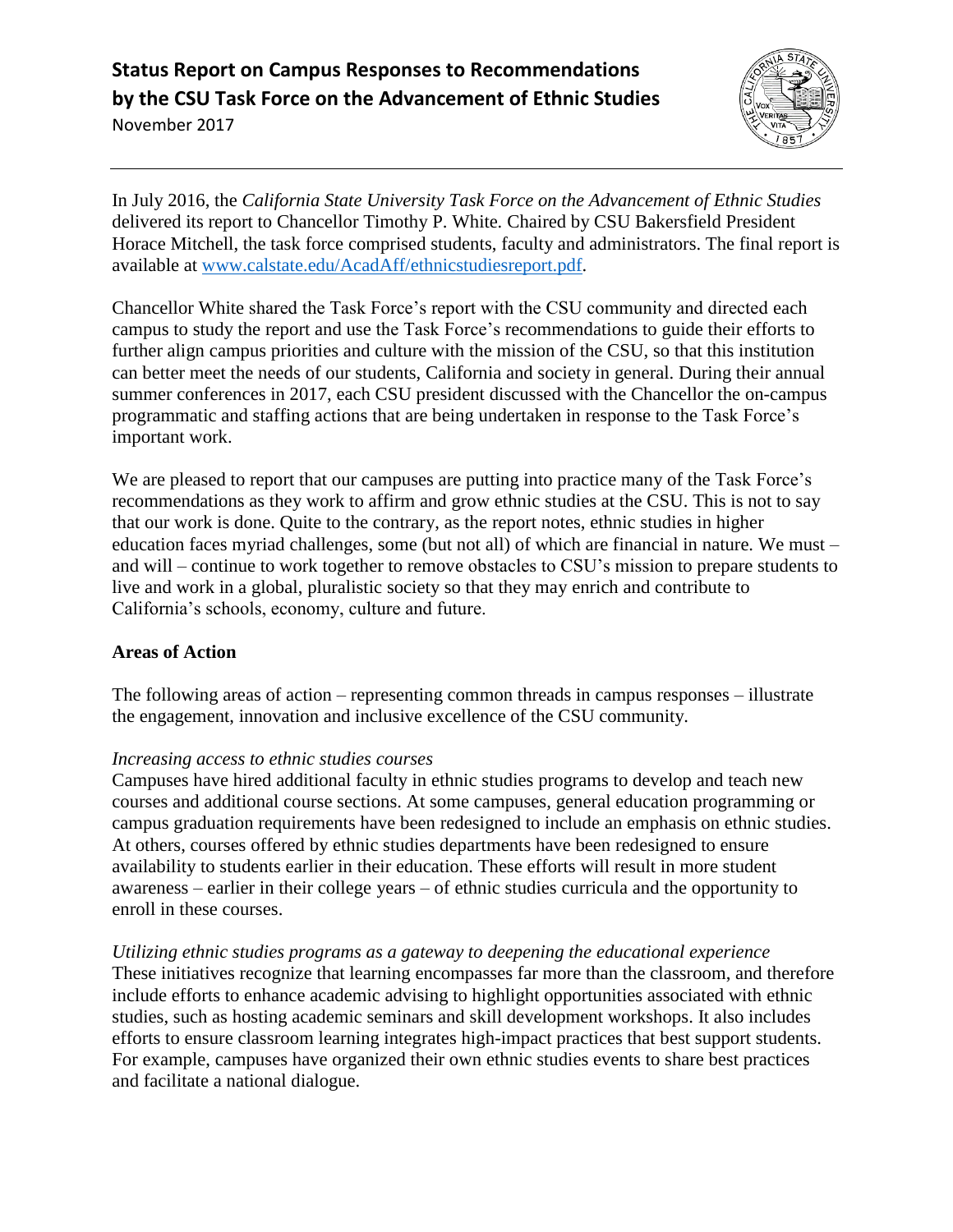*Strengthening connections between ethnic studies programs and the wider community* These initiatives have the dual benefit of expanding the audience for ethnic studies programming and providing expert instruction to CSU students. California's Assembly Bill 2016, signed into law in September 2016, introduces new ethnic studies curricula in California public schools and has provided many opportunities for local collaboration. For example, several campus ethnic studies programs now work closely with local school districts and community colleges to assist in the development of their ethnic studies courses. In addition, campuses look to community experts to assist in developing new CSU course curricula.

*Integrating ethnic studies programs in the larger picture of campus climate and culture* Many campuses are expanding ethnic studies programming with the goal of reaching a larger segment of the campus community, as part of an ongoing commitment to the mission and values of the CSU. Without exception, all CSU campuses are committed to ensuring that the values of diversity, inclusion and fairness predominate in the fabric of our community and are reinforced at every opportunity among and between our students, faculty and staff. To that end, campuses also work with community leaders in a proactive manner to address potential campus climate issues before they arise.

Organized by recommendation of the Task Force, the following lists represent campus actions specific to ethnic studies programming. While these lists provide a thorough overview, they are in no way exhaustive – either in the campuses participating in each action or in listing all the ways campuses have advanced ethnic studies since July 2016. Nor does this status report include the many actions taken prior to July 2016.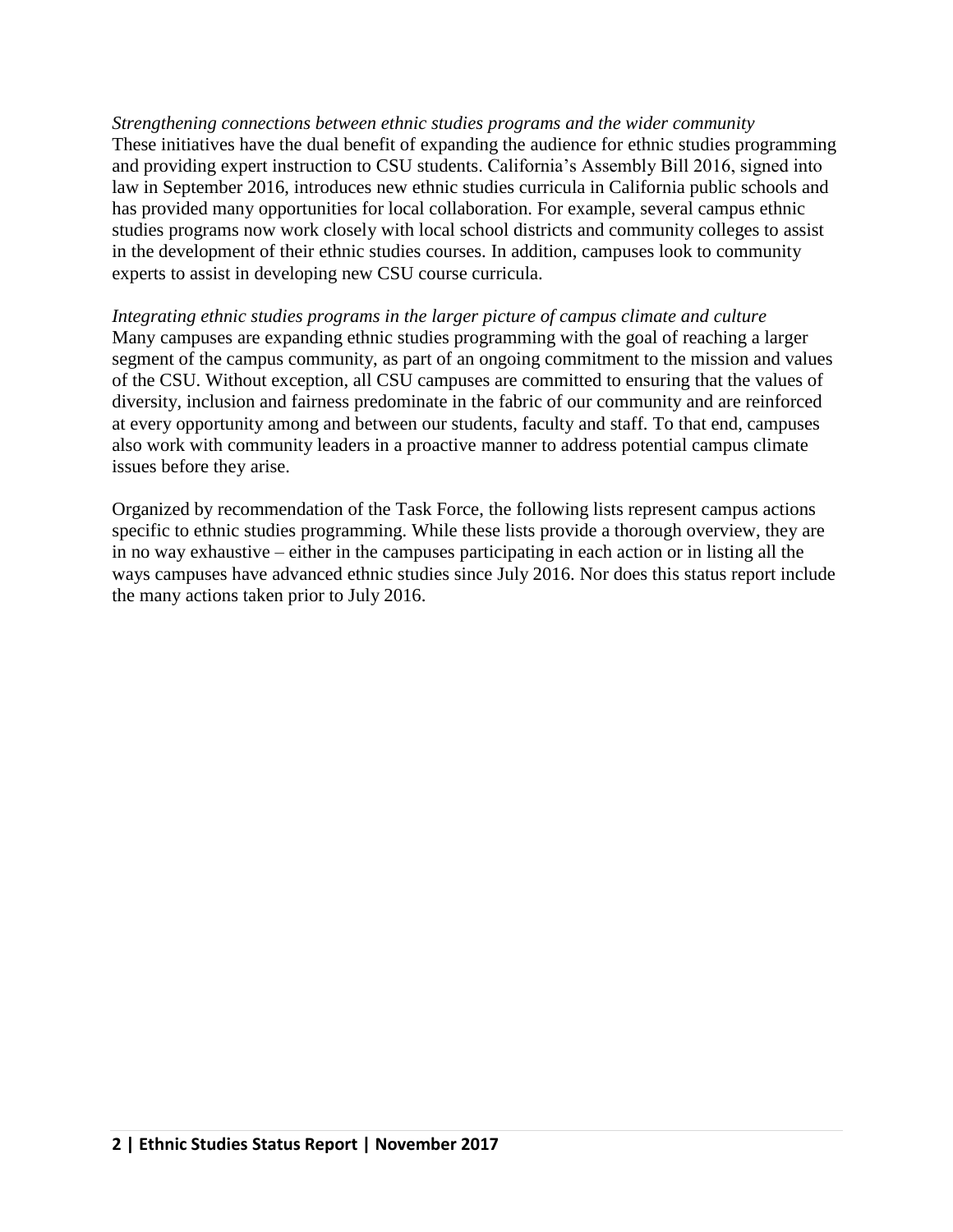#### **Recommendation 1: Ethnic Studies General Education (GE) Requirement–Make ethnic studies a GE requirement throughout the CSU system**

As was referenced in Chancellor White's letter accompanying the Task Force report, the recommendations were expected to inform – but not constrain – the regular planning process of each campus. While ethnic studies has not been made a GE requirement throughout the CSU system, the report's recommendations are informing campus actions. Campuses are ensuring ethnic studies courses are well represented in GE categories, incorporating themes and language from the Task Force report into GE policy and strengthening graduation requirements that include ethnic studies courses.

| <b>Action</b>                                                                                                                     | <b>Campuses</b>                                                                                |
|-----------------------------------------------------------------------------------------------------------------------------------|------------------------------------------------------------------------------------------------|
| Redesigned GE program around themes that will provide sustainability<br>for the ethnic studies programs                           | Chico<br>East Bay<br>Fresno<br>Los Angeles<br>San Bernardino<br><b>Stanislaus</b>              |
| Incorporated language from the ethnic studies report into mission-<br>centered themes in the new GE Course Characteristics policy | Channel Islands<br>Pomona                                                                      |
| Strengthened race and ethnicity graduation requirement                                                                            | <b>Channel Islands</b><br>East Bay<br>Los Angeles<br>Pomona<br>San Diego                       |
| Embedded ethnic studies throughout virtually all of the GE categories                                                             | Chico<br>East Bay<br>Los Angeles<br>Northridge<br>Sacramento                                   |
| Increased number of courses from ethnic studies departments that are<br>included in the GE curriculum                             | Dominguez Hills<br>East Bay<br>Fullerton<br>Los Angeles<br>Pomona<br>San Francisco<br>San José |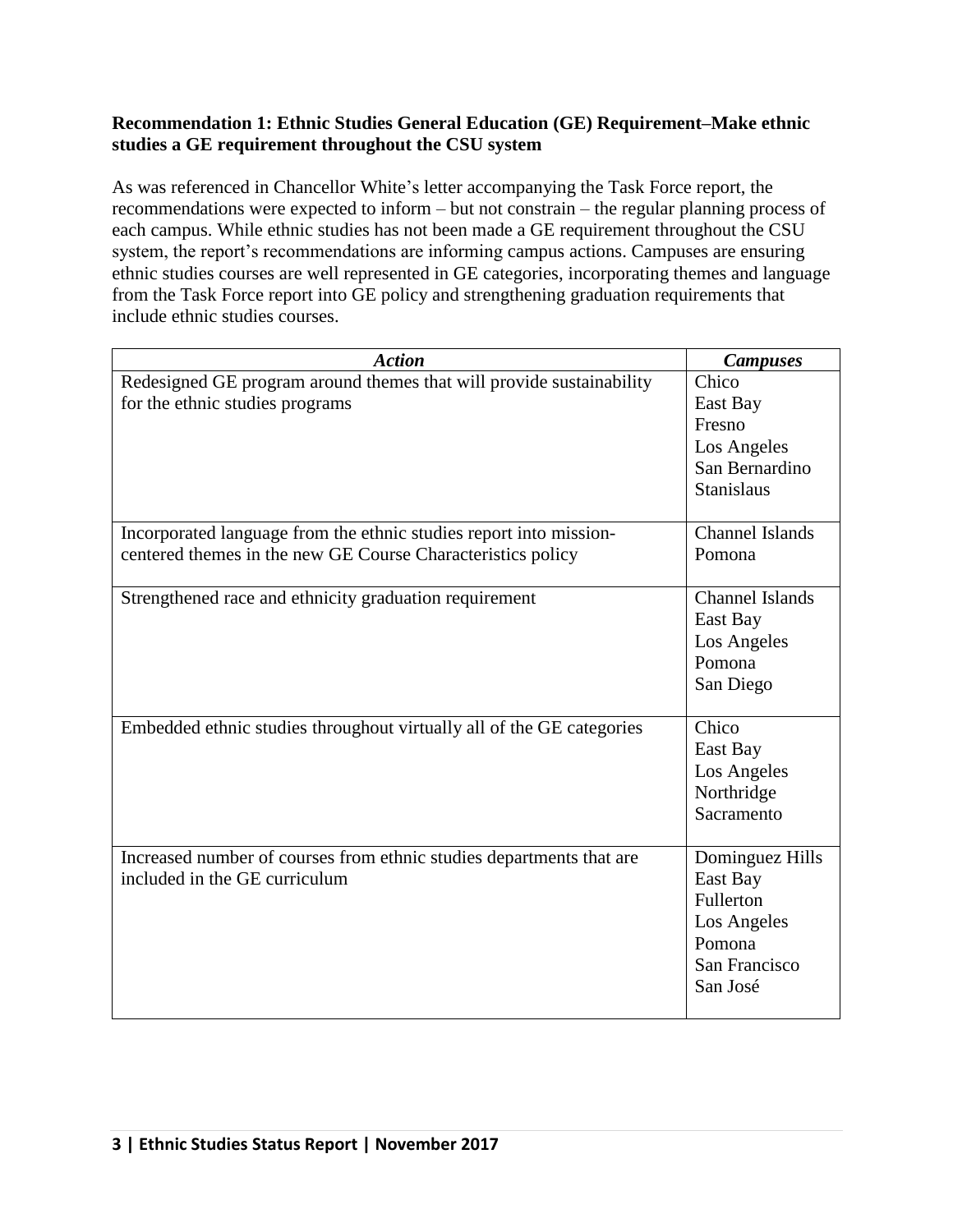| Campus overlaid with existing GE requirements                              | East Bay          |
|----------------------------------------------------------------------------|-------------------|
|                                                                            | Pomona            |
|                                                                            | Sonoma            |
|                                                                            |                   |
| Ethnic studies courses have heavy representation in two GE areas; campus   | Dominguez Hills   |
| is exploring adding new ethnic studies course offerings that would fulfill | Fullerton         |
| the GE A1 Oral Communication requirement                                   | Pomona            |
|                                                                            | <b>Stanislaus</b> |
|                                                                            |                   |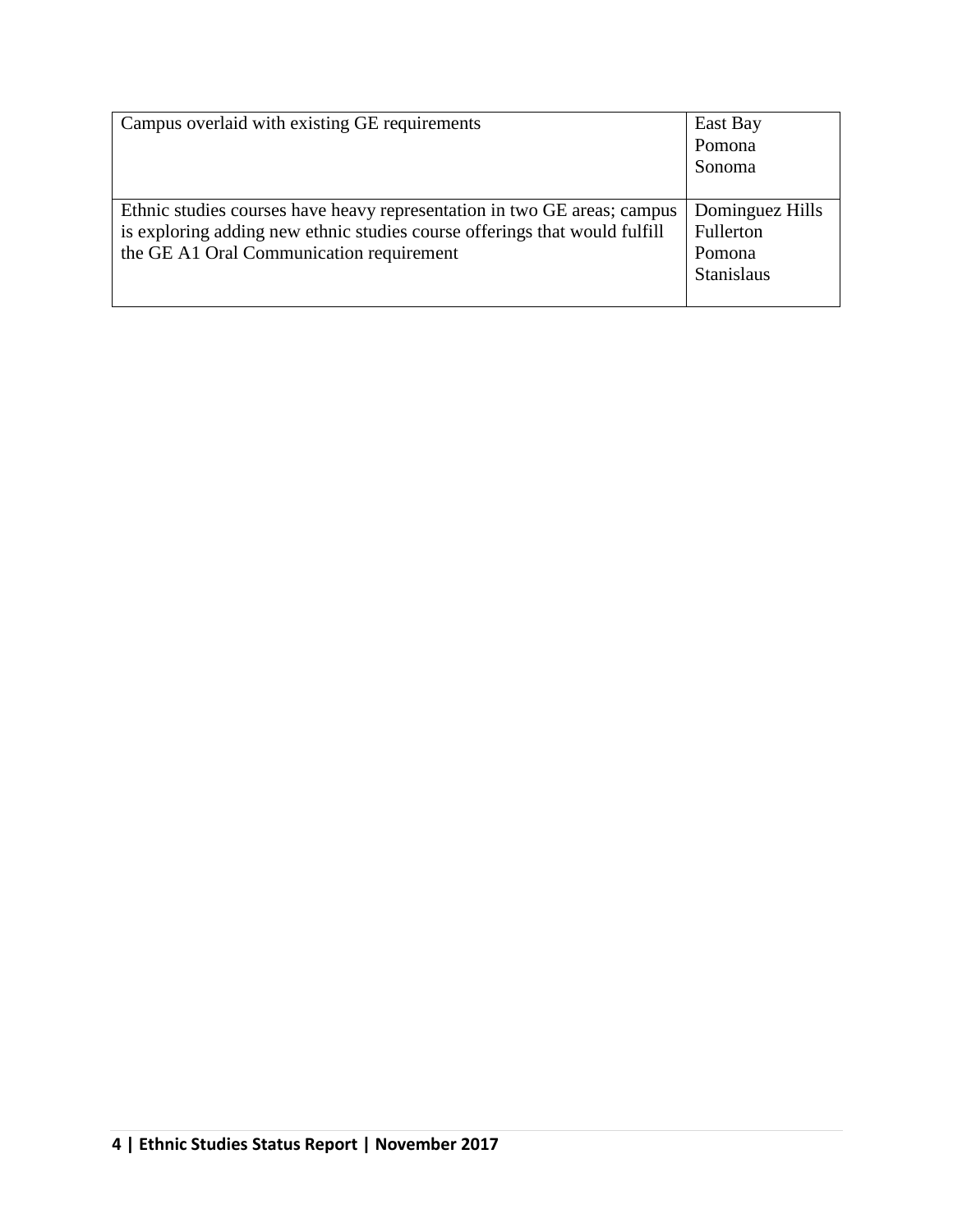# **Recommendation 2: Essential Hiring–Increase and maintain regular and consistent hiring in ethnic studies in order to ensure its vital sustainment and strategic growth**

Since the release of the Task Force report, the CSU has increased the number of faculty hires in ethnic studies departments and disciplines. Systemwide, the university hired 11 faculty in ethnic studies in 2015. In 2017, that figure more than doubled, with 23 faculty hired. This highlights the important and expanding role of ethnic studies in the CSU.

| <b>Action</b>                                                        | <b>Campuses</b>        |
|----------------------------------------------------------------------|------------------------|
| Hired tenure-track faculty in the Chicana/o or Latina/o studies area | Bakersfield            |
|                                                                      | <b>Channel Islands</b> |
|                                                                      | Chico                  |
|                                                                      | Fresno                 |
|                                                                      | Long Beach             |
|                                                                      | Los Angeles            |
|                                                                      | Monterey Bay           |
|                                                                      | Northridge             |
|                                                                      | Pomona                 |
|                                                                      | Sacramento             |
|                                                                      | San Bernardino         |
|                                                                      | San Diego              |
|                                                                      | San Francisco          |
|                                                                      |                        |
| Hired tenure-track faculty in the Africana, Pan-African or African   | East Bay               |
| American studies area                                                | Fresno                 |
|                                                                      | Fullerton              |
|                                                                      | Long Beach             |
|                                                                      | Los Angeles            |
|                                                                      | Sacramento             |
|                                                                      |                        |
| Hired tenure-track faculty in the American Indian or Native American | Fresno                 |
| studies area                                                         | Humboldt               |
|                                                                      | Long Beach             |
|                                                                      | Los Angeles            |
|                                                                      | San Diego              |
| Hired tenure-track faculty in the Pacific Islander, Asian and Asian  | Long Beach             |
| American studies area                                                | Los Angeles            |
|                                                                      | Monterey Bay           |
|                                                                      | San Francisco          |
|                                                                      | San José               |
|                                                                      |                        |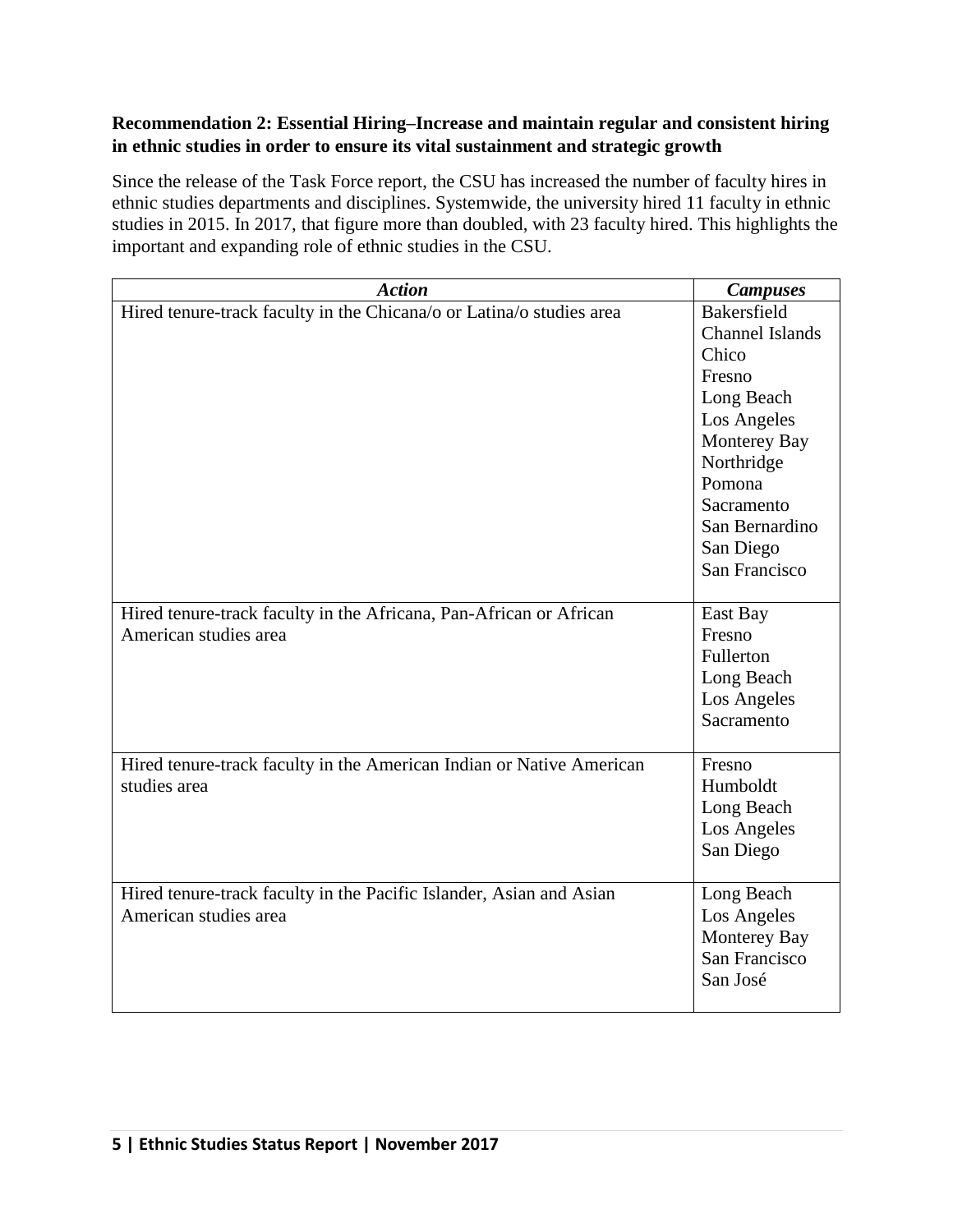| Hired tenure-track faculty into a Department of Ethnic Studies or related   | East Bay               |
|-----------------------------------------------------------------------------|------------------------|
| field (not specific to the areas listed above)                              | Northridge             |
|                                                                             | San Diego              |
|                                                                             | San Marcos             |
|                                                                             |                        |
| Hired tenure-track faculty into a Department of Gender Studies,             | Fresno                 |
| Department of Women Studies or LGBTQA area of study                         | Fullerton              |
|                                                                             | Los Angeles            |
|                                                                             | Northridge             |
|                                                                             | Sacramento             |
|                                                                             | San Bernardino         |
|                                                                             | San Diego              |
|                                                                             | San Marcos             |
|                                                                             |                        |
| Created an additional lecturer position in any of the areas listed above    | Bakersfield            |
|                                                                             | <b>Channel Islands</b> |
|                                                                             | Dominguez Hills        |
|                                                                             | Los Angeles            |
|                                                                             | San Luis Obispo        |
|                                                                             | <b>San Marcos</b>      |
|                                                                             |                        |
| Hired a chair, coordinator or academic administrator position in any of the | Bakersfield            |
| areas listed above                                                          | Chico                  |
|                                                                             | Dominguez Hills        |
|                                                                             | East Bay               |
|                                                                             | Fresno                 |
|                                                                             | Long Beach             |
|                                                                             | Los Angeles            |
|                                                                             | Northridge             |
|                                                                             | San Luis Obispo        |
|                                                                             | San Marcos             |
|                                                                             |                        |
| Pending or planned tenure-track faculty or academic administrator hire in   | Bakersfield            |
| any of the study areas listed above                                         | Chico                  |
|                                                                             | Dominguez Hills        |
|                                                                             | Fresno                 |
|                                                                             | Los Angeles            |
|                                                                             | Northridge             |
|                                                                             | Sacramento             |
|                                                                             | San Bernardino         |
|                                                                             | San José               |
|                                                                             | San Marcos             |
|                                                                             | Stanislaus             |
|                                                                             |                        |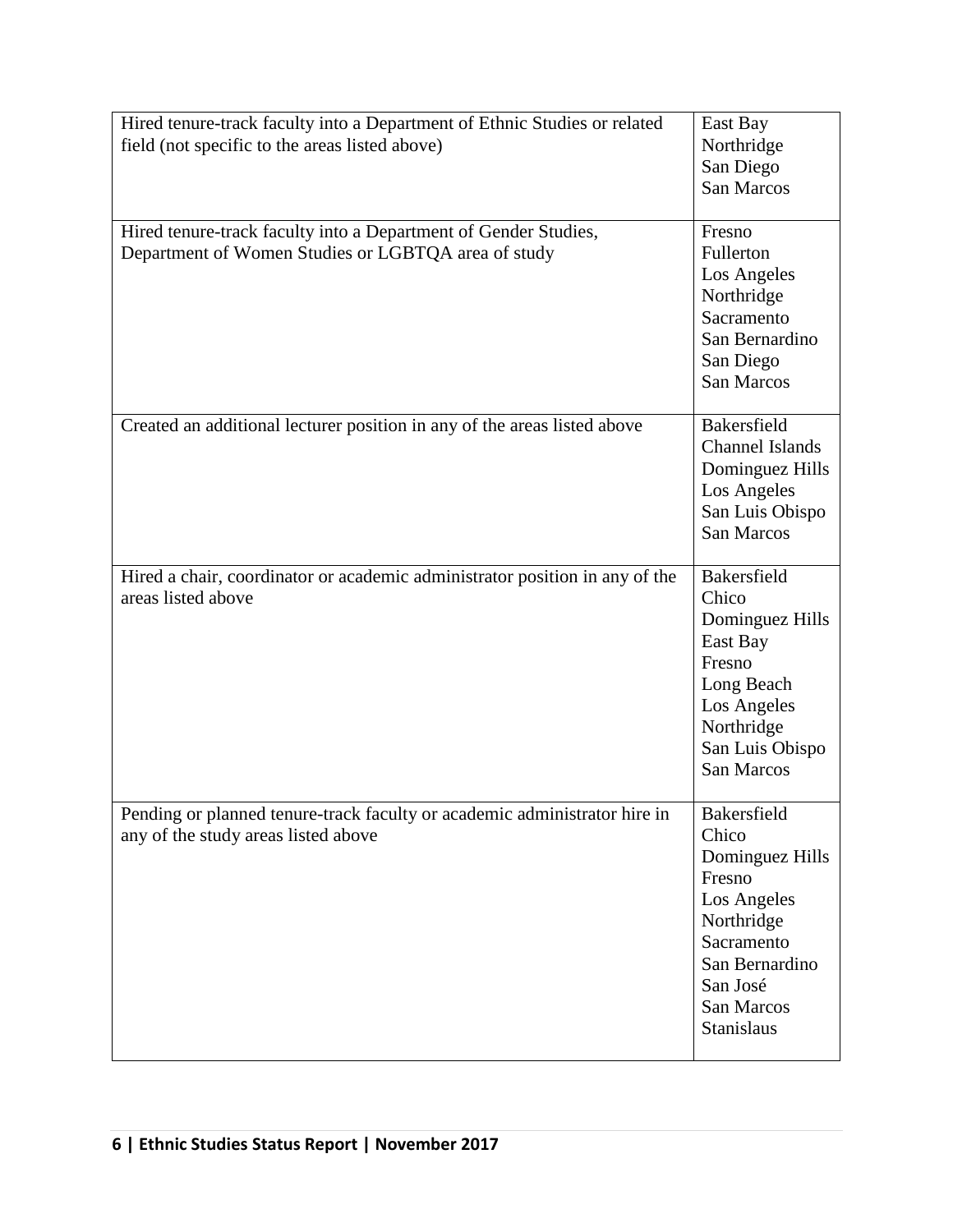# **Recommendation 3: Curriculum Development–Support curricular development in ways that strengthen ethnic studies departments and programs, increase enrollment and open access to a wider range of students curricular options.**

Across the CSU, the number of undergraduate students pursuing majors in ethnic studies disciplines increased between fall 2016 and fall 2017. The Full-Time Equivalent Students (FTES) for ethnic studies similarly increased from college year 2015-16 to 2016-17. Degrees conferred in ethnic studies disciplines also rose between college years 2015-16 and 2016-17. Charts are included as an appendix. These increases can be partially attributed to the actions campuses have taken to strengthen ethnic studies departments and programs and to increased course offerings.

| <b>Action</b>                                                              | <b>Campuses</b>    |
|----------------------------------------------------------------------------|--------------------|
| New or increased course offerings in ethnic studies or related study areas | <b>Bakersfield</b> |
|                                                                            | Chico              |
|                                                                            | Dominguez Hills    |
|                                                                            | East Bay           |
|                                                                            | Fresno             |
|                                                                            | Fullerton          |
|                                                                            | Humboldt           |
|                                                                            | Long Beach         |
|                                                                            | Los Angeles        |
|                                                                            | Northridge         |
|                                                                            | Pomona             |
|                                                                            | Sacramento         |
|                                                                            | San Bernardino     |
|                                                                            | San Diego          |
|                                                                            | San Francisco      |
|                                                                            | San José           |
|                                                                            | San Luis Obispo    |
|                                                                            | Sonoma             |
|                                                                            | <b>Stanislaus</b>  |
|                                                                            |                    |
| New or increased course offerings in gender studies or related study areas | Bakersfield        |
|                                                                            | East Bay           |
|                                                                            | Fresno             |
|                                                                            | Los Angeles        |
|                                                                            | Pomona             |
|                                                                            | Northridge         |
|                                                                            |                    |
| Established a new department of ethnic studies or of an area related to    | Los Angeles        |
| ethnic studies                                                             | San Francisco      |
|                                                                            | <b>San Marcos</b>  |
|                                                                            |                    |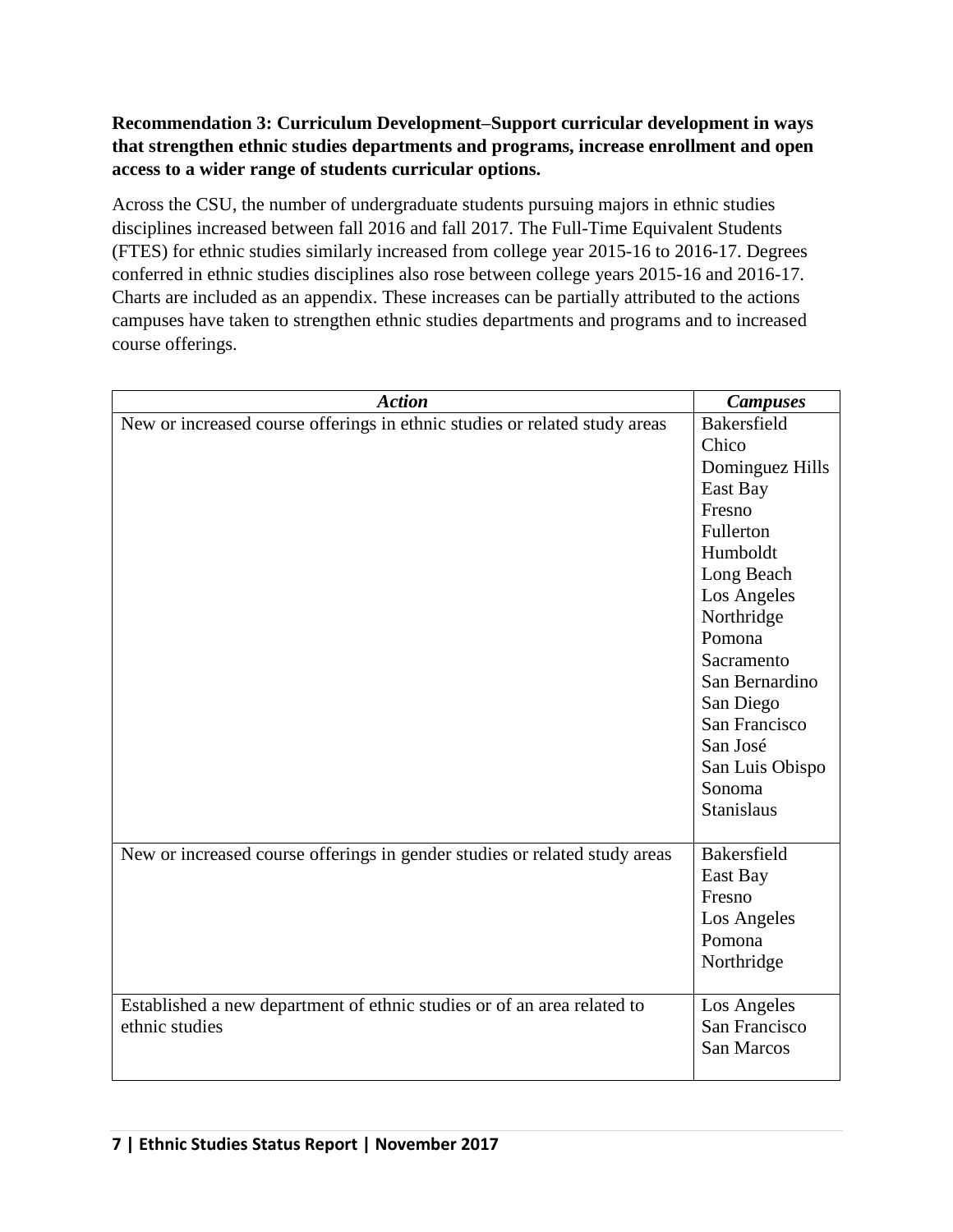| Established a new department of gender studies or of an area related to<br>gender studies                                                       | Fullerton<br>Los Angeles                                                                                                                                    |
|-------------------------------------------------------------------------------------------------------------------------------------------------|-------------------------------------------------------------------------------------------------------------------------------------------------------------|
| Elevated ethnic studies or related study area to a major                                                                                        | Chico<br>East Bay<br>San José<br>San Marcos                                                                                                                 |
| Created a new master's degree program, minor or certificate in ethnic<br>studies or related study area                                          | East Bay<br>Long Beach<br>Los Angeles<br>San Diego                                                                                                          |
| Created a new master's degree program, minor or certificate in gender<br>studies or related study area                                          | San Luis Obispo                                                                                                                                             |
| Planned new college, department, master's degree, major, minor,<br>certificate or course of or within ethnic studies or in a related study area | Bakersfield<br>Chico<br>Dominguez Hills<br>Fresno<br>Long Beach<br>Los Angeles<br>Sacramento<br>San Diego<br>San Francisco<br>San José<br><b>Stanislaus</b> |
| Planned new department, major, minor, certificate or course of or within<br>gender studies or in a related study area                           | Chico<br>San Luis Obispo                                                                                                                                    |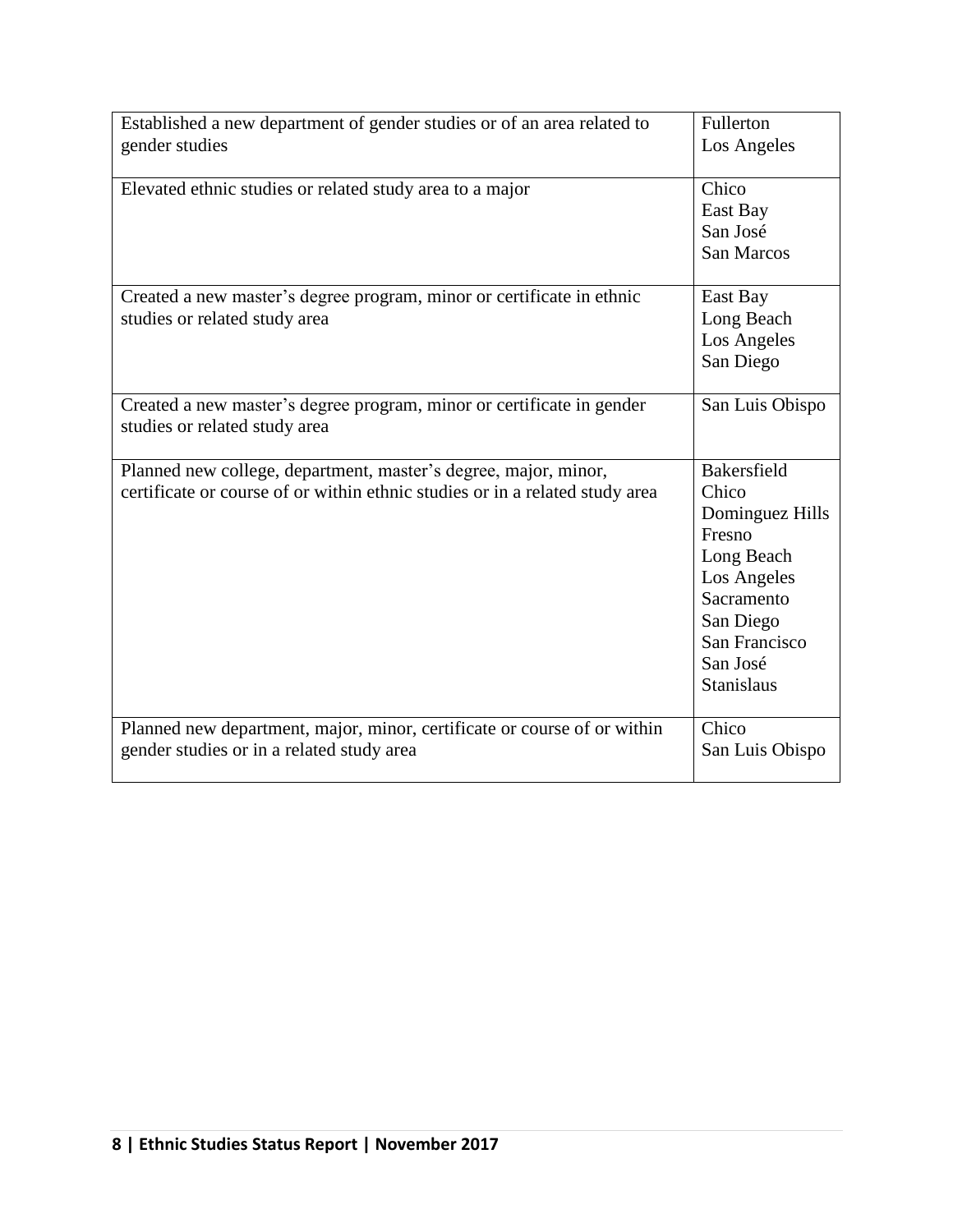# **Recommendation 4: Advising Support–Revise and strengthen advising practices on and off campus and on on-line systems to reflect the university's valuing ethnic studies as vital to its educational mission.**

The CSU has been working to strengthen advising services for all students. As part of these efforts, campuses are taking steps to improve the integration of ethnic studies in advising services. In doing so, campuses are working to ensure that students taking these courses have the support they need and that all students are aware of ethnic studies course offerings.

| <b>Action</b>                                                                 | <b>Campuses</b>        |
|-------------------------------------------------------------------------------|------------------------|
| Included ethnic studies faculty in development of advising tools              | <b>Channel Islands</b> |
|                                                                               | East Bay               |
|                                                                               | Fullerton              |
|                                                                               | Humboldt               |
|                                                                               | Long Beach             |
|                                                                               | Los Angeles            |
|                                                                               | Pomona                 |
|                                                                               | Sacramento             |
|                                                                               |                        |
| Provided training for all advisors on the history and contributions of ethnic | Bakersfield            |
| studies                                                                       | East Bay               |
|                                                                               | Fullerton              |
|                                                                               | Long Beach             |
|                                                                               | Los Angeles            |
|                                                                               | Pomona                 |
|                                                                               |                        |
| Allocated faculty reassigned time to provide additional support for students  | <b>Channel Islands</b> |
| in ethnic studies                                                             | Fresno                 |
|                                                                               | Long Beach             |
|                                                                               | Los Angeles            |
|                                                                               | Northridge             |
|                                                                               | San Bernardino         |
|                                                                               |                        |
| Hired staff advisers and/or graduate assistants who can assist with advising  | Fullerton              |
| in ethnic studies                                                             | Los Angeles            |
|                                                                               | Pomona                 |
|                                                                               | Sacramento             |
|                                                                               | San Francisco          |
|                                                                               |                        |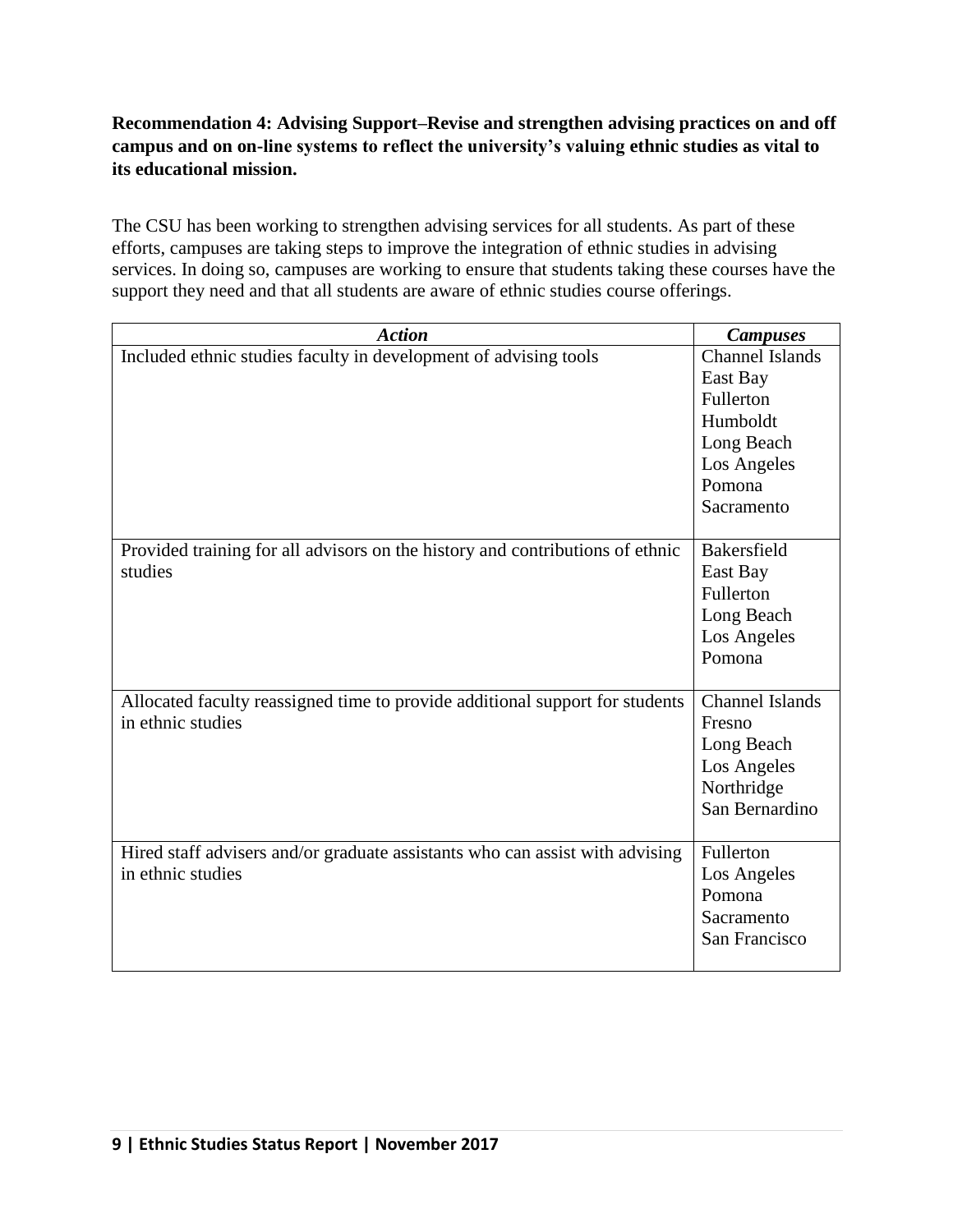| Created extracurricular or co-curricular groups for students of ethnic | Bakersfield            |
|------------------------------------------------------------------------|------------------------|
| studies to support their peers                                         | <b>Channel Islands</b> |
|                                                                        | Chico                  |
|                                                                        | East Bay               |
|                                                                        | Long Beach             |
|                                                                        | Los Angeles            |
|                                                                        | Northridge             |
|                                                                        | Pomona                 |
|                                                                        | Sacramento             |
|                                                                        | San José               |
|                                                                        | San Luis Obispo        |
|                                                                        | <b>Stanislaus</b>      |
|                                                                        |                        |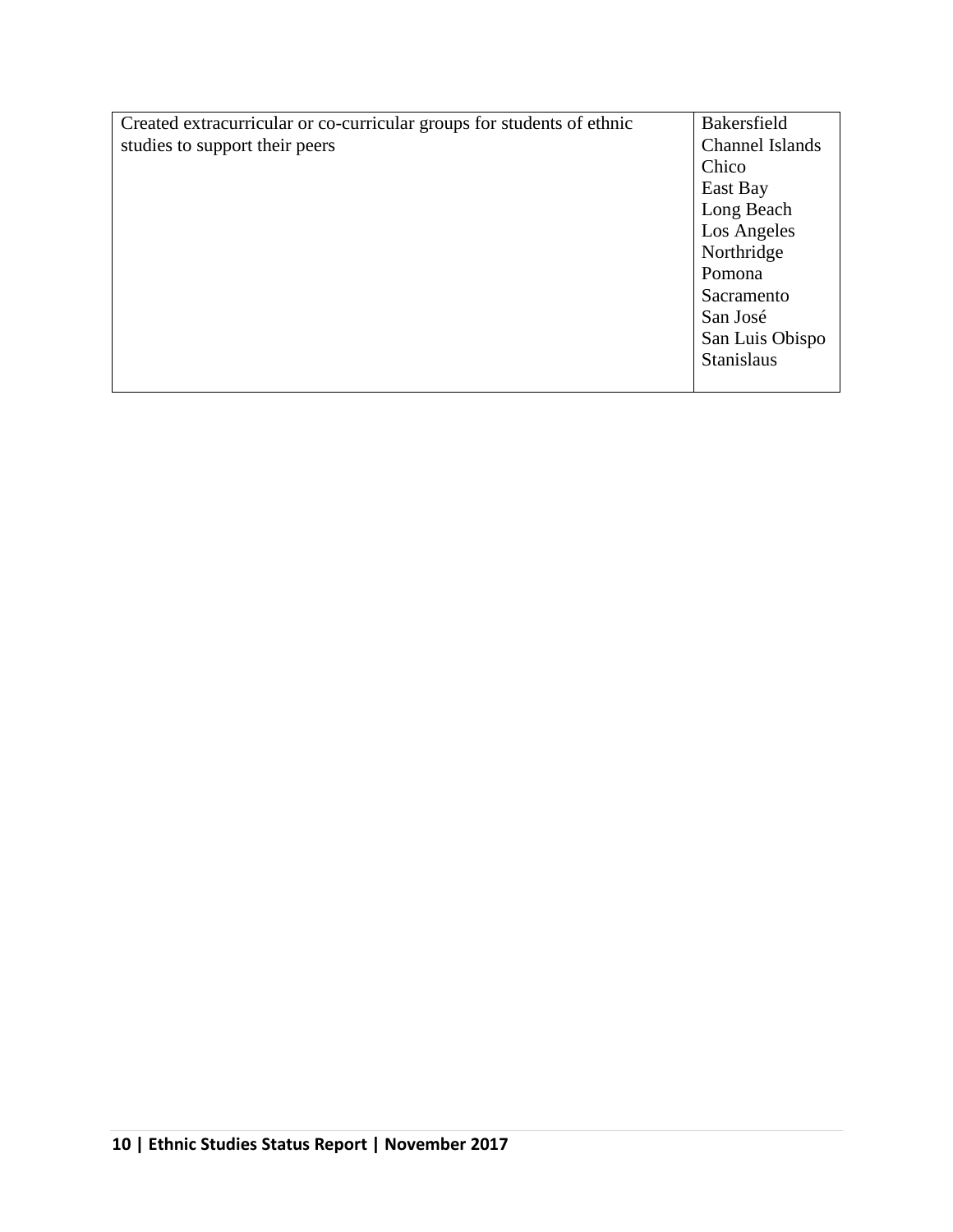# **Recommendation 5: Campus Climate–Aid in fostering and creating a climate conducive to reaffirming ethnic studies' central role in diversity and equity initiatives as they relate to people of color.**

The CSU educates the most ethnically diverse student body in the nation and is committed to fostering a campus climate that is inclusive of all students. Ethnic studies courses are critical in this endeavor. Campuses are working to increase the visibility of ethnic studies among the larger campus community to ensure an inclusive environment that is welcoming for all students.

| <b>Action</b>                                                                                                       | <b>Campuses</b>                                                                                                                                                         |
|---------------------------------------------------------------------------------------------------------------------|-------------------------------------------------------------------------------------------------------------------------------------------------------------------------|
| Formed an interdisciplinary group of faculty (or faculty and<br>administrators) to advance ethnic studies on campus | Bakersfield<br>Fullerton<br>Long Beach<br>Los Angeles<br>Monterey Bay<br>Sacramento                                                                                     |
| Increased visibility of the ethnic studies program through extracurricular<br>and co-curricular events              | <b>Channel Islands</b><br>Chico<br>Dominguez Hills<br>East Bay<br>Fullerton<br>Long Beach<br>Northridge<br>Pomona<br>Sacramento<br><b>Stanislaus</b>                    |
| Expanded ethnic studies extracurricular and co-curricular programming to<br>the larger campus community             | Bakersfield<br><b>Channel Islands</b><br>Dominguez Hills<br>East Bay<br>Fullerton<br>Long Beach<br>Los Angeles<br>Northridge<br>Pomona<br>Sacramento<br>San Luis Obispo |
| Featured the contributions of ethnic studies in student orientation and other<br>campus promotional materials       | <b>Channel Islands</b><br>East Bay<br>Long Beach<br>Los Angeles<br>Pomona                                                                                               |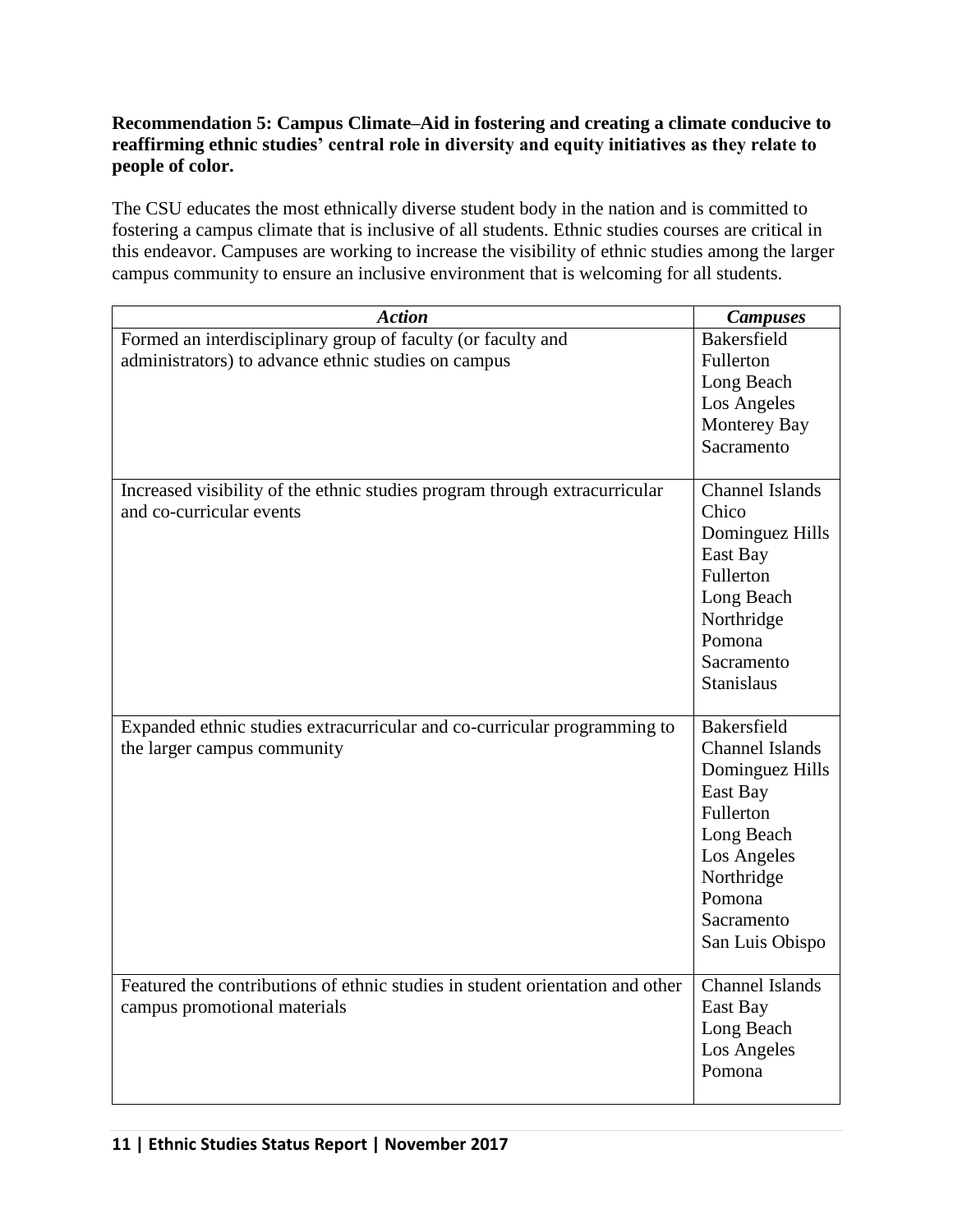#### **Recommendation 6: Community Engagement–Strengthen and expand initiatives on community engagement and partnerships.**

All CSU campuses have strong community partnerships, often with long histories of engagement. Following the Task Force report, campuses worked to strengthen and expand these partnerships to provide a richer academic experience for students in ethnic studies programs and to bring ethnic studies curricula to the larger community.

| <b>Action</b>                                                                | <b>Campuses</b>        |
|------------------------------------------------------------------------------|------------------------|
| Successfully pursued a federal minority-serving institution grant (including | <b>Channel Islands</b> |
| Hispanic-Serving Institutions and Asian American and Native American         | Chico                  |
| Pacific Islander-Serving Institutions programs)                              | Dominguez Hills        |
|                                                                              | East Bay               |
|                                                                              | Humboldt               |
|                                                                              | Long Beach             |
|                                                                              | Monterey Bay           |
|                                                                              | Northridge             |
|                                                                              | Pomona                 |
|                                                                              | Sacramento             |
|                                                                              | San Francisco          |
|                                                                              | San José               |
|                                                                              | San Marcos             |
|                                                                              | Sonoma                 |
|                                                                              |                        |
| Built or expanded an outreach, curricular-development or co-instructional    | <b>Bakersfield</b>     |
| program that connects with PK-14 schools and colleges                        | <b>Channel Islands</b> |
|                                                                              | Chico                  |
|                                                                              | Dominguez Hills        |
|                                                                              | East Bay               |
|                                                                              | Fullerton              |
|                                                                              | Long Beach             |
|                                                                              | Los Angeles            |
|                                                                              | Monterey Bay           |
|                                                                              | Northridge             |
|                                                                              | Pomona                 |
|                                                                              | San José               |
|                                                                              | San Marcos             |
|                                                                              |                        |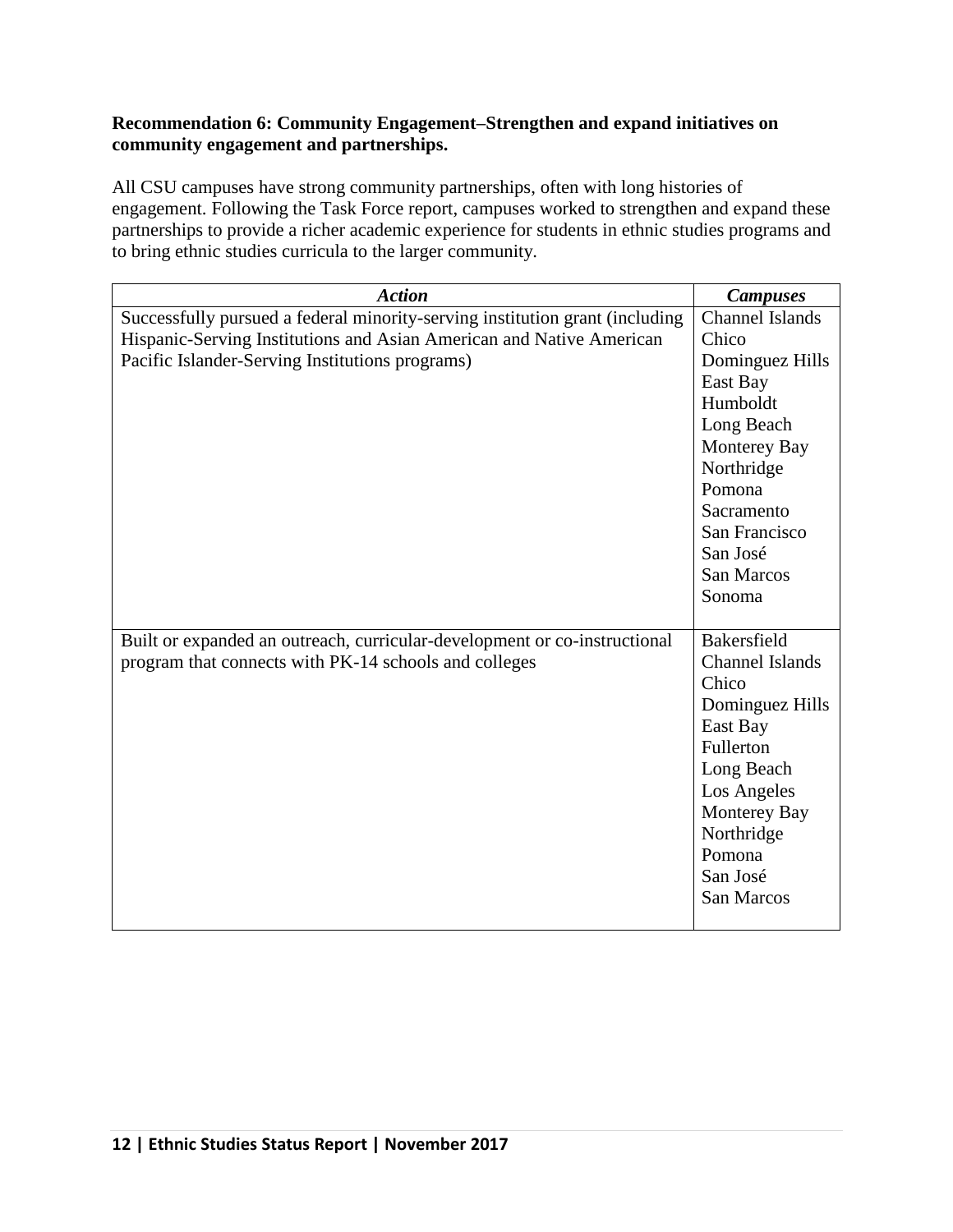| Forged or strengthened relationships with tribal governments and | Channel Islands |
|------------------------------------------------------------------|-----------------|
| organizations that advocate for communities of color             | Chico           |
|                                                                  | Dominguez Hills |
|                                                                  | East Bay        |
|                                                                  | Fresno          |
|                                                                  | Fullerton       |
|                                                                  | Long Beach      |
|                                                                  | Los Angeles     |
|                                                                  | Monterey Bay    |
|                                                                  | Pomona          |
|                                                                  | Sacramento      |
|                                                                  | San Diego       |
|                                                                  | San José        |
|                                                                  | San Luis Obispo |
|                                                                  | San Marcos      |
|                                                                  | Sonoma          |
|                                                                  | Stanislaus      |
|                                                                  |                 |
| Hosted national or regional conferences on ethnic studies        | Long Beach      |
|                                                                  | Pomona          |
|                                                                  | Sacramento      |
|                                                                  | San Diego       |
|                                                                  | San Francisco   |
|                                                                  |                 |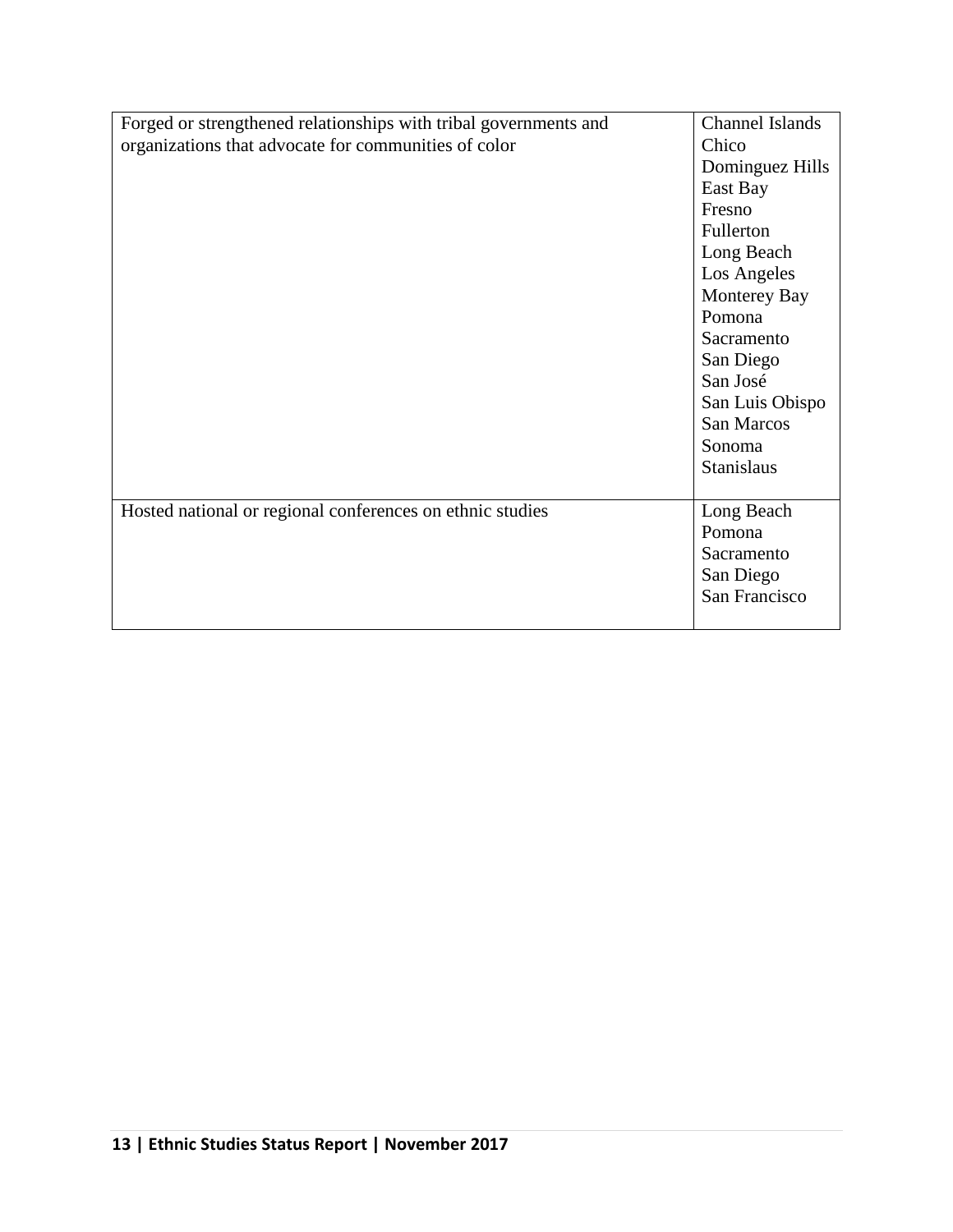## **Recommendation 7: Best Practices–Build on and expand best practices of both ethnic studies and the various universities of CSU, incentivizing the embrace and use of these practices through providing and supporting appropriate resources, policies and programmatic initiatives.**

As part of Graduation Initiative 2025, the CSU is implementing high-impact practices aimed at strengthening student success and closing equity and achievement gaps. Campuses are utilizing these best practices within ethnic studies, to ensure students receive the highest quality education and learn the skills they need to be successful in the future.

| <b>Action</b>                                                                                                                     | <b>Campuses</b>                                                                                                  |
|-----------------------------------------------------------------------------------------------------------------------------------|------------------------------------------------------------------------------------------------------------------|
| Allocated dedicated funding to ethnic studies programs to implement high-<br>impact practices                                     | East Bay<br>Fresno<br>Fullerton<br>Long Beach<br>Los Angeles<br>Sacramento<br>San Francisco<br><b>Stanislaus</b> |
| Conducted cross-institutional symposia on ethnic studies to share best<br>practices and engage in collaborative initiatives       | <b>Channel Islands</b><br>Los Angeles<br>Sacramento                                                              |
| Conducted cross-departmental workshops on ethnic studies to share best<br>practices and engage in collaborative initiatives       | <b>Channel Islands</b><br>Long Beach<br>Sacramento<br>San Luis Obispo                                            |
| Engaged ethnic studies in student writing skills development, professional<br>skills development and career placement initiatives | <b>Channel Islands</b><br>Fresno<br>Long Beach<br>Northridge<br>San Diego<br>San Bernardino<br><b>Stanislaus</b> |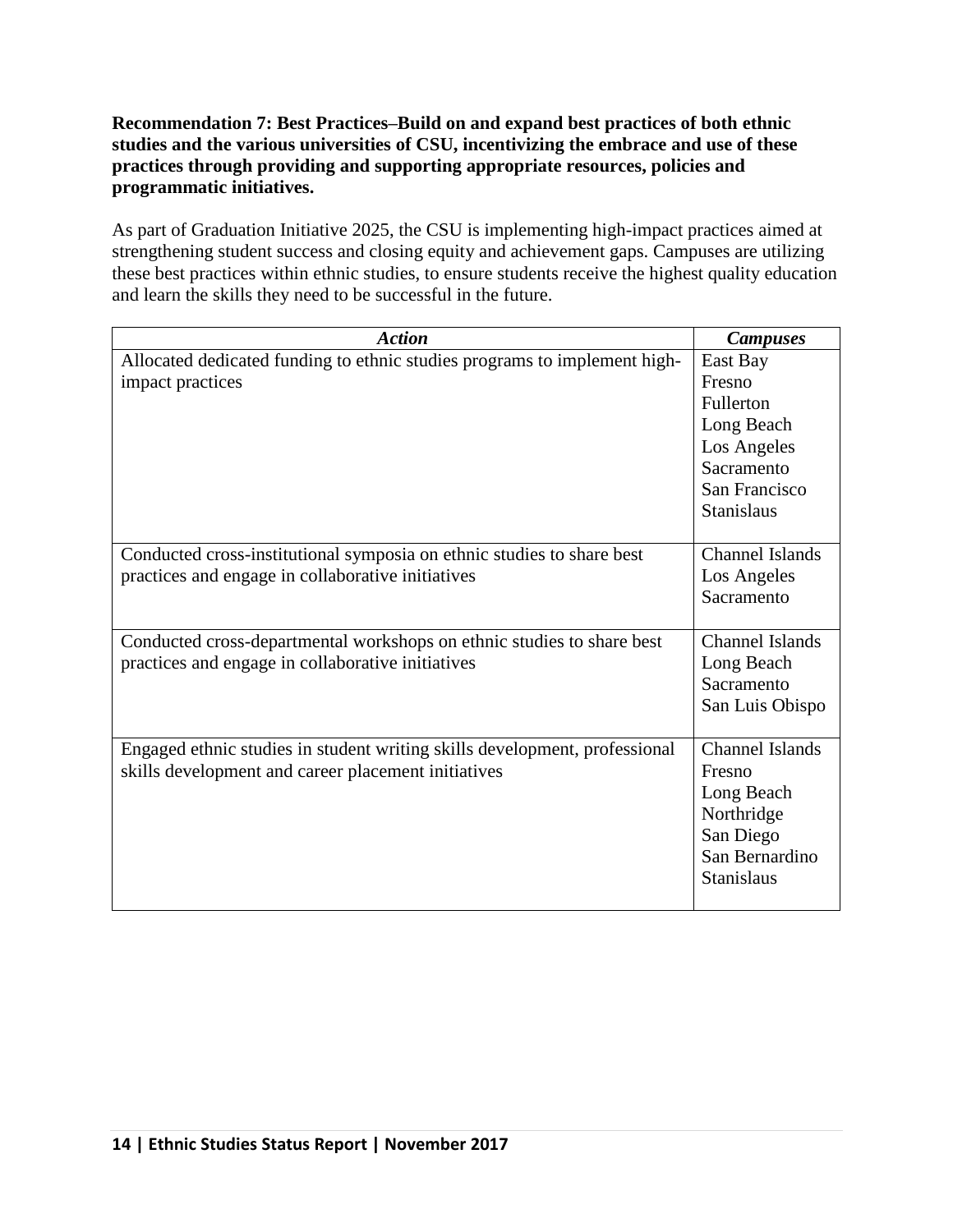| Provided international learning experiences to broaden student exposure to | Cal Maritime        |  |
|----------------------------------------------------------------------------|---------------------|--|
| multicultural interactions and instill global cultural proficiencies       | Channel Islands     |  |
|                                                                            | Chico               |  |
|                                                                            | Dominguez Hills     |  |
|                                                                            | East Bay            |  |
|                                                                            | Fresno              |  |
|                                                                            | Fullerton           |  |
|                                                                            | Long Beach          |  |
|                                                                            | Los Angeles         |  |
|                                                                            | <b>Monterey Bay</b> |  |
|                                                                            | Pomona              |  |
|                                                                            | Sacramento          |  |
|                                                                            | San José            |  |
|                                                                            |                     |  |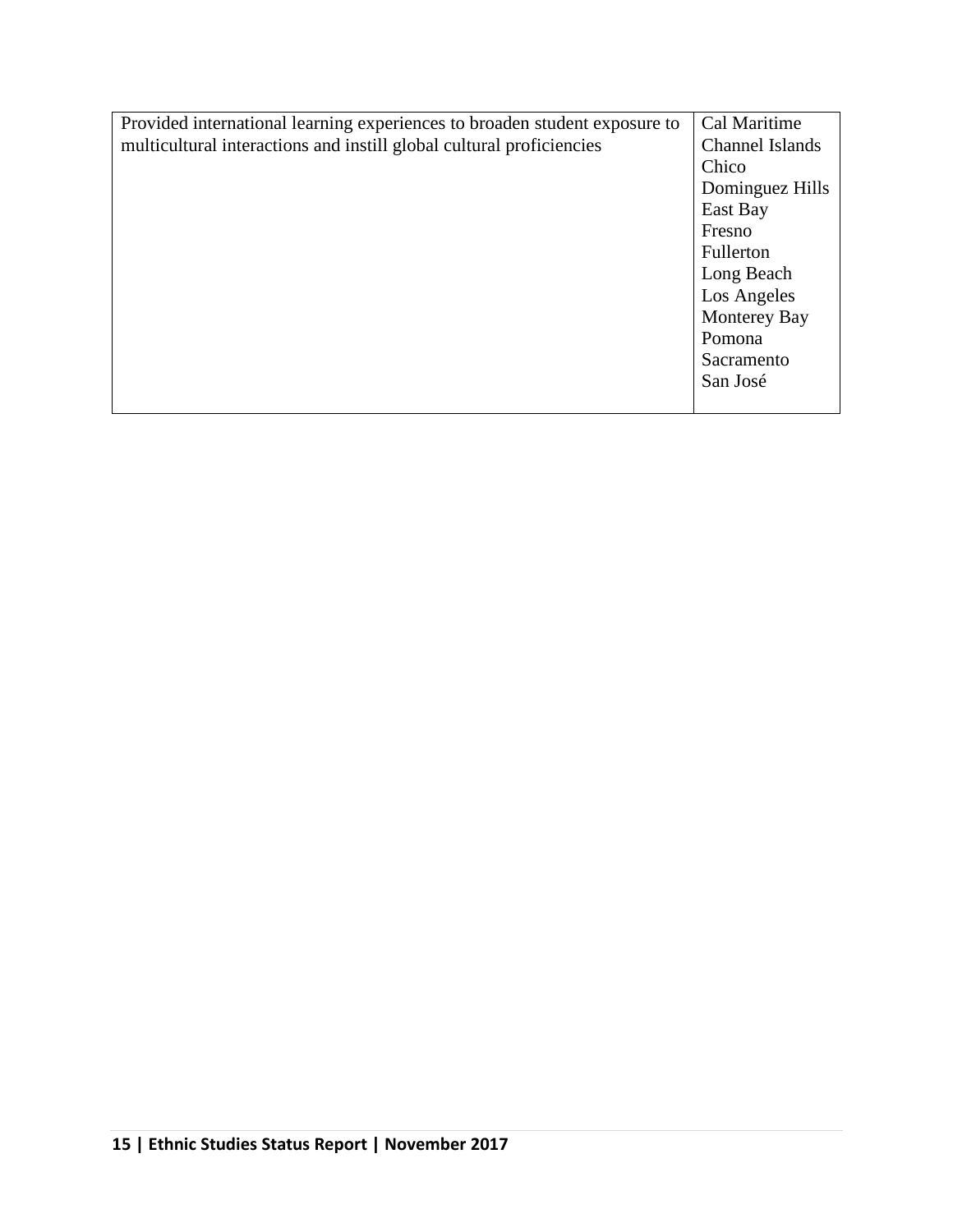#### **Recommendation 8: CSU-ESC Collaboration–Establish a formal relationship with the CSU-wide Ethnic Studies Council in CSU's ongoing effort to advance ethnic studies and realize its mission.**

As previously noted, in their 2017 annual summer conferences, each CSU president discussed with the Chancellor the on-campus programmatic and staffing actions that are being undertaken in response to the Task Force's important work. Most campuses did not indicate whether formal relationships had been established with the CSU-wide Ethnic Studies Council. However, several campuses referenced the engagement of faculty in the Ethnic Studies Council, For example, ethnic studies faculty from California State University, Stanislaus are actively involved in the Ethnic Studies Council, and the campus will be hosting a conference in 2018. California State University, Los Angeles supports the continued leadership of the campus' Pan-African studies chair on the Ethnic Studies Council, as well as the involvement of other chairs and the new Office of the Vice Provost for Diversity and Student Engagement. Opportunities remain open for campuses to directly engage with the CSU-wide Ethnic Studies Council.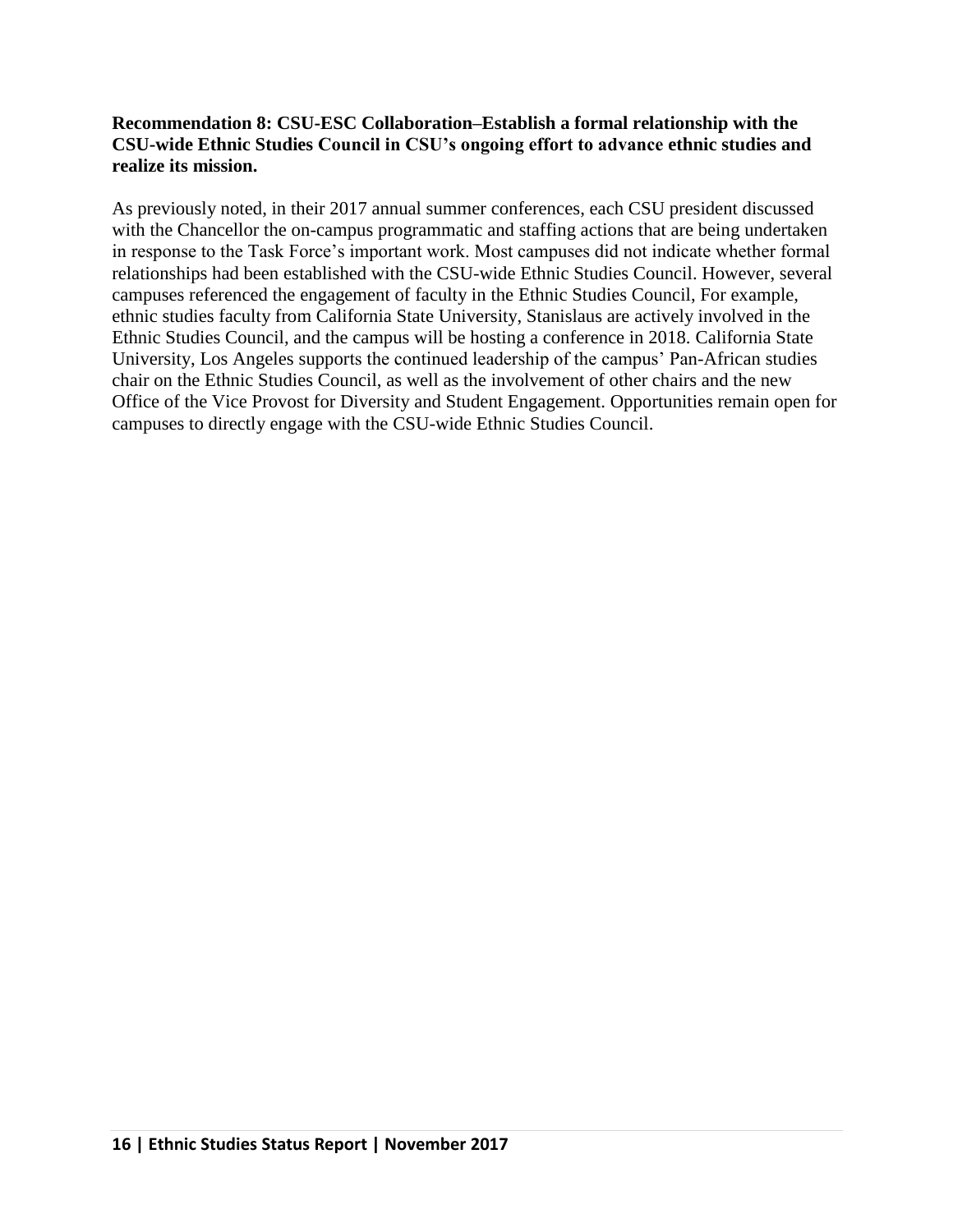# **Recommendation 9: Further Study–Conduct systemwide and campus level 360˚ diversity/equity assessment examining the unique challenges and contributions of ethnic studies, its related academic and campus life initiatives and future promises.**

While this status report provides a snapshot of campuses' activities to grow and strengthen ethnic studies, more work remains. Campuses are making long-term investments and participating in campus assessments aimed at ensuring ethnic studies are woven seamlessly into students' college experiences now and in the future.

| <b>Action</b>                                                                | <b>Campuses</b>        |
|------------------------------------------------------------------------------|------------------------|
| Hired a senior administrator (or established a group of experts) focused on  | Bakersfield            |
| issues of diversity, equity and inclusion                                    | Channel Islands        |
|                                                                              | East Bay               |
|                                                                              | Fullerton              |
|                                                                              | Humboldt               |
|                                                                              | Los Angeles            |
|                                                                              | Monterey Bay           |
|                                                                              | Northridge             |
|                                                                              | Pomona                 |
|                                                                              | Sacramento             |
|                                                                              | San Francisco          |
|                                                                              | San José               |
|                                                                              | San Luis Obispo        |
|                                                                              | <b>San Marcos</b>      |
|                                                                              |                        |
| Participated in either an internal or external assessment focused on the     | <b>Channel Islands</b> |
| climate for diversity and ethnic studies, including institutional practices, | Chico                  |
| curricula development and co-curricular diversity activities                 | Dominguez Hills        |
|                                                                              | East Bay               |
|                                                                              | Fresno                 |
|                                                                              | Fullerton              |
|                                                                              | Humboldt               |
|                                                                              | Long Beach             |
|                                                                              | Los Angeles            |
|                                                                              | Monterey Bay           |
|                                                                              | Pomona                 |
|                                                                              | Sacramento             |
|                                                                              | San Francisco          |
|                                                                              | San José               |
|                                                                              | San Marcos             |
|                                                                              |                        |
| Planned a 360° diversity/equity assessment examining the unique              | <b>Channel Islands</b> |
| challenges and contributions of ethnic studies to be conducted in the next   | Los Angeles            |
| year                                                                         | Northridge             |
|                                                                              | Pomona                 |
|                                                                              | Sacramento             |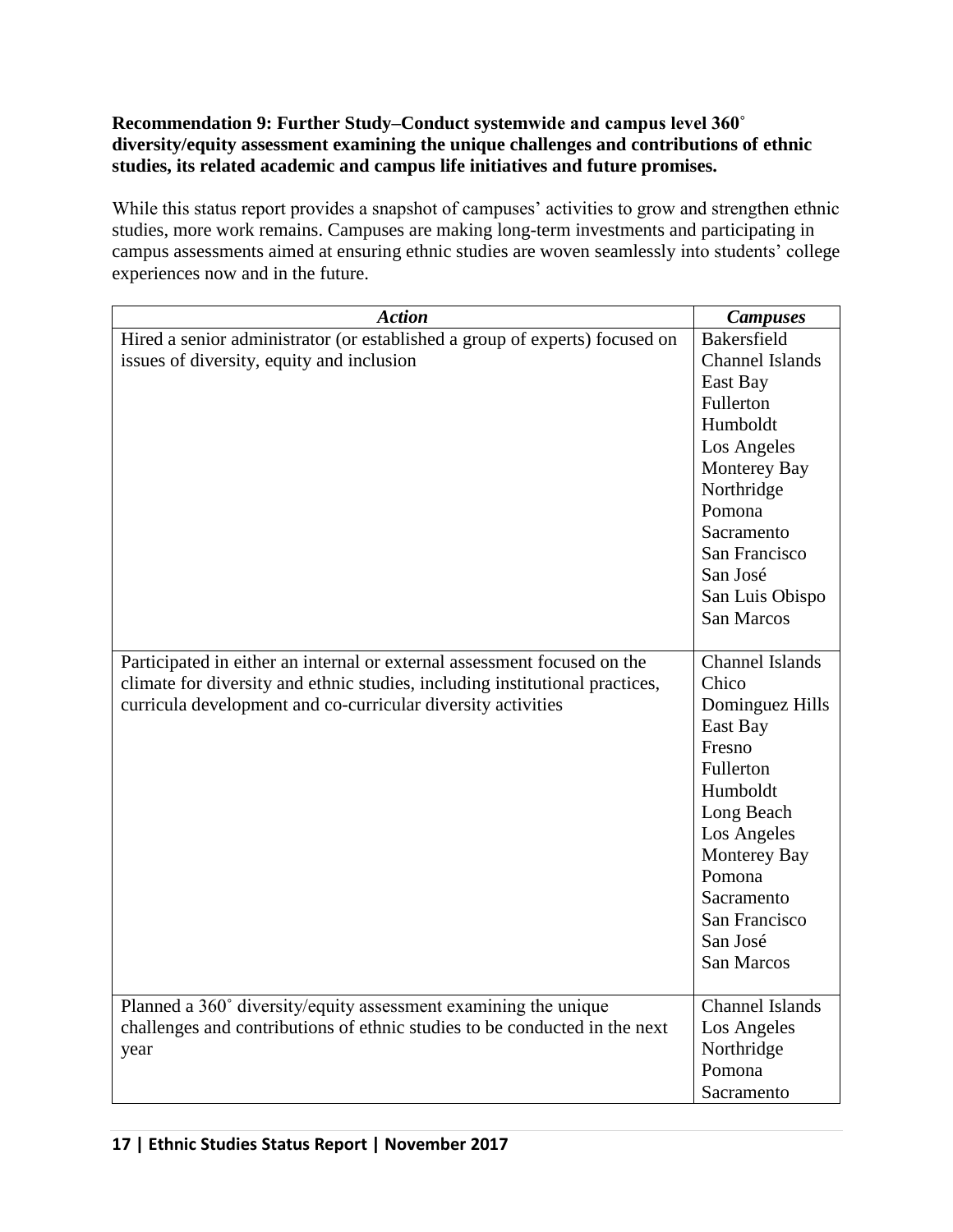**Recommendation 10: Continued Moratorium–In order to encourage and create the climate for continued growth and advancement of ethnic studies in the CSU, maintain the moratorium on any adverse changes to ethnic studies departments and programs during the period of the review, discussion and response to this report.** 

Campuses have honored the moratorium on adverse changes to ethnic studies departments and programs. Chancellor White's letter that accompanied the Ethic Studies Task Force report provides a system response to this recommendation. Below is an excerpt from that communication.

*The second set of recommendations (Recommendations 10.1-10.3) focus on maintaining the moratorium that has been in place for the past 2-1/2 years with respect to changes in ethnic studies programs and departments, particularly faculty reductions. I accept the task force recommendations to maintain the moratorium during AY 2016-17 for review, discussion and response to the report, and lift the moratorium effective July 2017. I also expect that any campus decisions regarding the status and administrative design of ethnic studies departments and programs will take the report's contents into consideration. But the ethnic studies report should not constrain the regular academic planning process of each campus, rather it should be one factor that informs the planning.*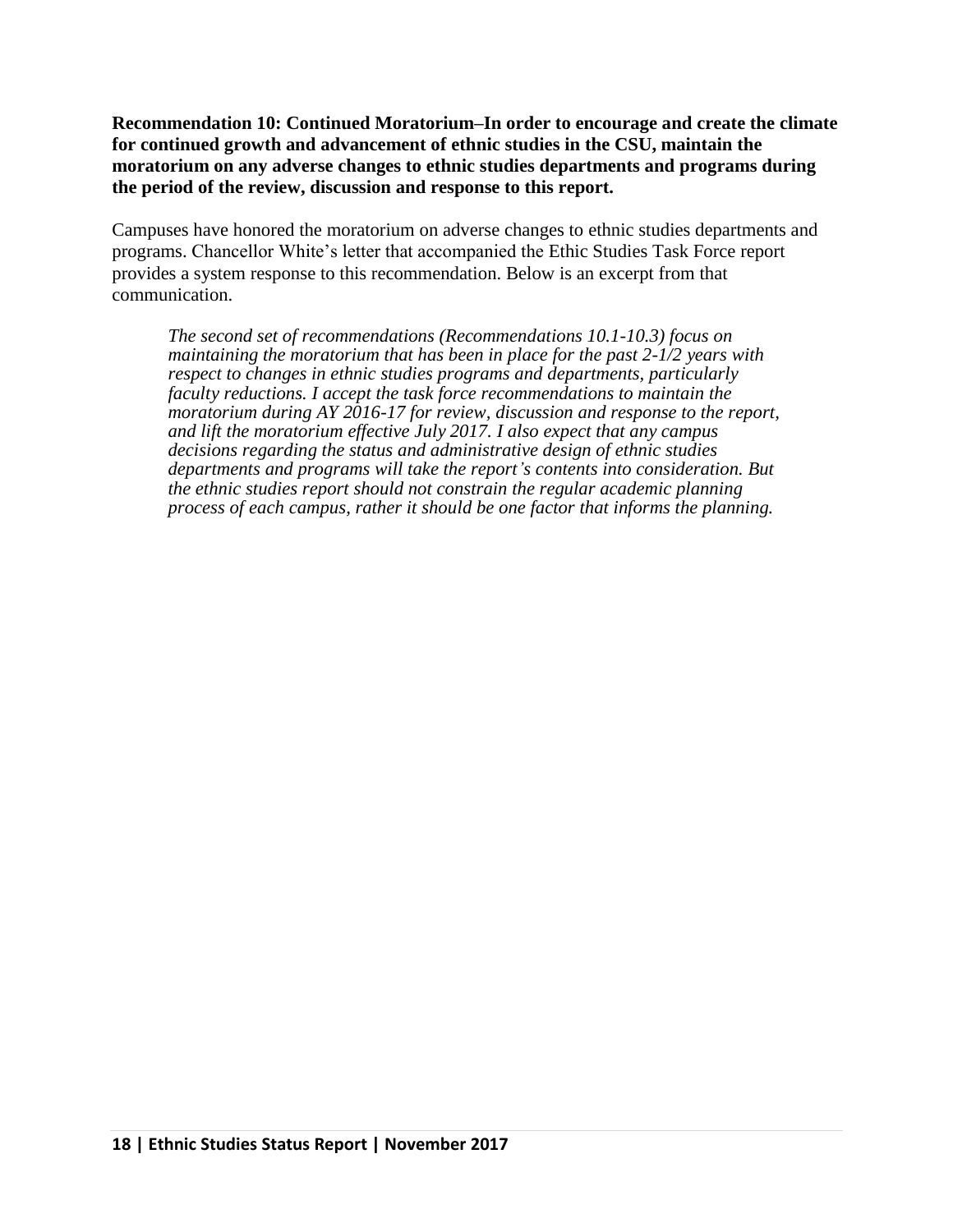# **Conclusion**

This status report is a snapshot of many of the numerous actions that CSU campuses are taking to implement the recommendations of the Task Force and strengthen ethnic studies. Ethnic studies courses, programs and departments are – and will always be – an integral component of the CSU's public mission to ensure every student has the opportunity for a high quality and inclusive academic experience.

The California State University remains deeply committed to ethnic studies and looks forward to finding creative and effective ways to develop further these programs throughout the system.